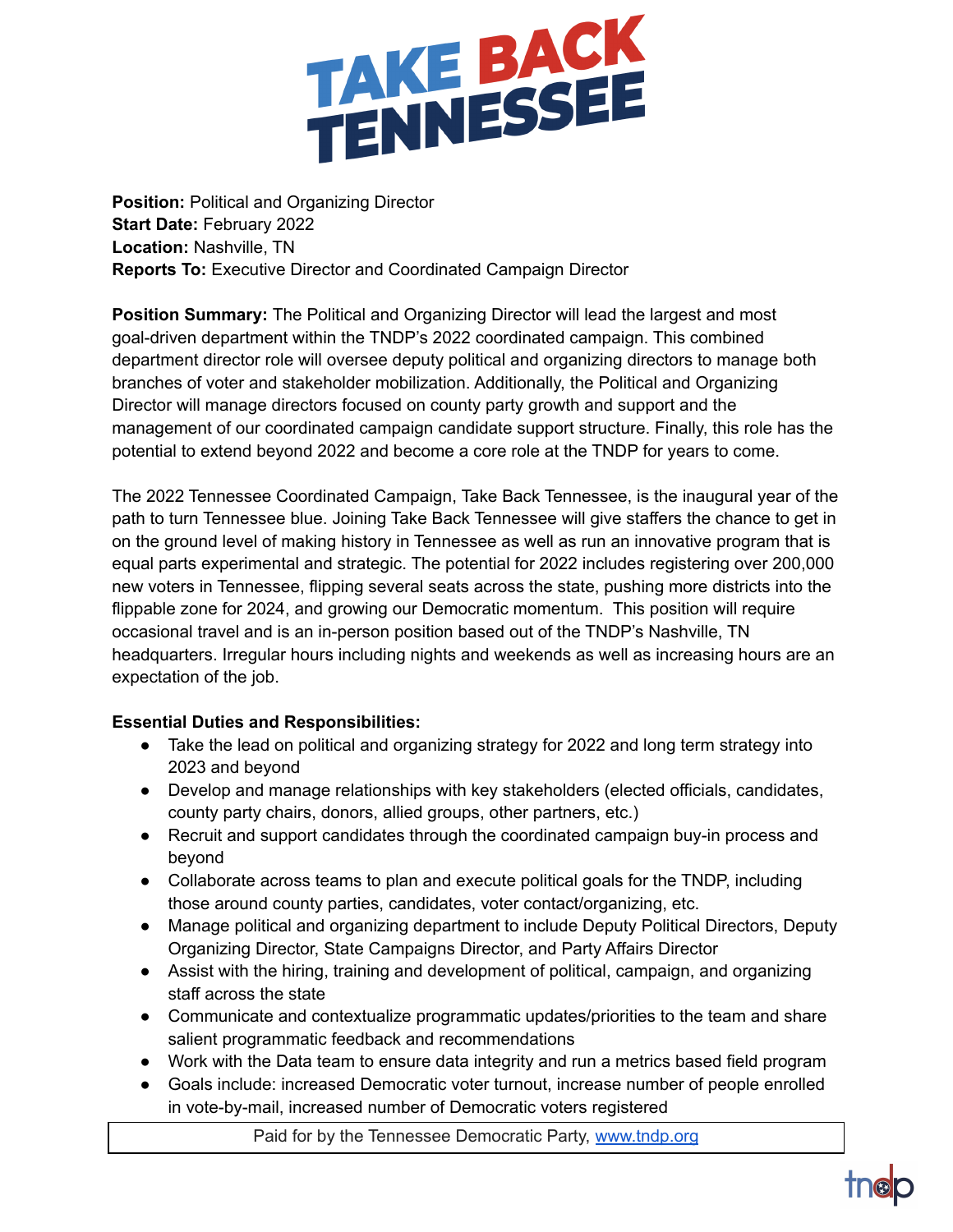

- Maintain a cohesive field effort among the counties for non-election year activities
- Other duties as assigned

## **Preferred Qualifications:**

- Have reliable transportation and a valid driver's license
- Knowledge and fluency in p2p platforms, social media platforms and relational organizing tools in addition to fluency in best practices within those platforms
- Experience with distributed organizing programs
- Advanced Votebuilder, excel, and digital tool skills

## **Required Qualifications:**

- 4+ years of political, campaign management, and/or organizing experience
- 3+ more years of experience managing and coaching staff to meet goals as well as a proven track record of effective recruitment, management and development of a diverse staff
- Detailed knowledge of VAN, Mobilize, and other field/RVP tools
- Experience creating clear, transparent processes for voter contact goal construction, accountability, and reporting for all organizing staff
- Knowledge of volunteer and paid tactics, and when/how to deploy them effectively and efficiently
- Excels at building relationships and finding solutions to difficult situations
- Comfortable and confident in public speaking, particularly with grassroots leaders
- Clear, effective, high-quality writer
- Experience building and overseeing a political program
- Experience managing managers
- Experience at a senior level on a competitive candidate campaign
- Possess a sharp and critical eye for detail
- Resilient, resourceful, and adaptive to priority shifts and change (big and small)
- Kind but willing to apply soft elbows when needed
- Have experience working in a fast-paced environment, managing multiple projects at the same time while meeting tight deadlines
- Highly communicative responsive to internal and external requests, emails, and calls, within reason
- Values and prioritizes diversity, equity, and inclusion and enjoys working with people of diverse backgrounds and cultures
- Believes in and lives out the TNDP's and DNC's mission and values

**Salary and Benefits:** This is a full-time position through 2022 and potentially beyond. This position pays \$4,500-\$6,000 per month. Benefits include 100% employer coverage of medical and dental insurance as well as mileage reimbursements and 1 week each January plus 1 day

Paid for by the Tennessee Democratic Party, [www.tndp.org](http://www.tndp.org/)